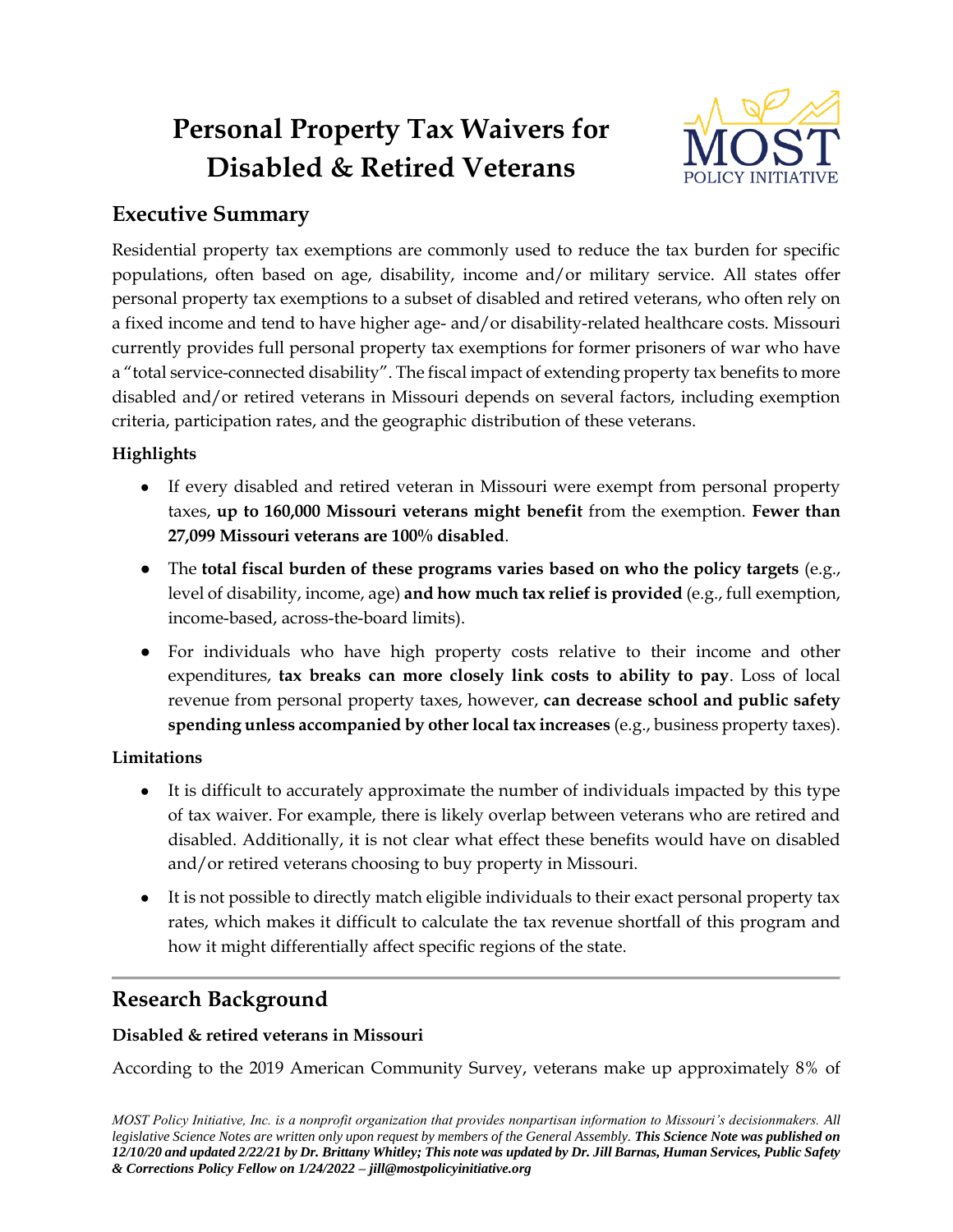Missouri's population.<sup>1</sup> Around one third of the over 380,000 veterans residing in Missouri are estimated to have some level of service-related disability.<sup>2</sup> As of September 2017, 9% of Missouri veterans were military retirees.3 Assuming no overlap between the retired and disabled veteran population in the state, around 160,000 individuals would be eligible for a personal property tax waiver that targets retired and disabled veterans. If the property tax exemption were dependent on a service-related disability rating of 50% or higher, the eligible population would be cut in half (~85,000). Currently, Missouri citizens who are former prisoners of war with a total (100%) service-related disability are fully exempt from owing any personal property taxes on their primary residence. Regardless of veteran status, senior citizens and 100% disabled individuals in Missouri are eligible to apply for the Missouri Property Tax Credit. The value of the tax credit is calculated based on income and the amount of taxes owed or rent paid, but cannot exceed \$750 for renters and \$1,100 for homeowners. In FY21, total redemptions of this credit were valued at \$87.3 million.<sup>4</sup>

#### **Types of personal property tax waivers**

Every state offers some level of personal property tax benefit to a population of veterans. Some states require wartime service to qualify (e.g., Indiana, Nebraska), while others have specifications based on age, type of injury (e.g., South Carolina, Tennessee), income (e.g., Montana, Nebraska), and specially adapted homes (e.g., New Hampshire, Rhode Island). Most recently enacted, [Delaware](https://finance.delaware.gov/disabled-veterans/) legislation permits school districts to grant a Disabled Veterans School Property Credit to those with a total service-related disability. Some states offer full exemptions, others offer exemptions up to a certain assessed property value, and others increase exemption amounts based on income or degree of disability. Policies also vary in whether they are available to surviving spouses, caretakers, or Gold Star families, and if they are automatically applied or require application. Together, all of these factors will influence the number of people affected and the total fiscal impact of the policy.

Several joint resolutions regarding personal property taxes for a population of Missouri veterans have been filed in 2022. [HJR 72,](https://house.mo.gov/Bill.aspx?bill=HJR72&year=2022&code=R) [HJR 73,](https://house.mo.gov/Bill.aspx?bill=HJR73&year=2022&code=R) [HJR 86,](https://house.mo.gov/Bill.aspx?bill=HJR86&year=2022&code=R) an[d SJR 40](https://www.senate.mo.gov/22info/BTS_Web/Bill.aspx?SessionType=R&BillID=71259759) would extend a full tax exemption to all Missouri veterans with a "total service-connected disability", similar to existing veterans' benefits in Ohio, Michigan, and Wisconsin. Based on census estimates, up to 27,099 Missouri veterans are currently categorized as 100% disabled. **HJR 89** and **[HJR 119](https://house.mo.gov/Bill.aspx?bill=HJR119&year=2022&code=R)** create a schedule of exemptions based on disability ratings, similar to veterans' exemptions in Illinois. Around 14,500 Missouri veterans who are assigned VA disability ratings between 30-49% would have \$2,500 of the total assessed property valuation exempt from taxation. The exemption amount increases to \$5,000 for the almost 12,000 Missouri veterans with disability ratings between 50-69% percent. Finally, full exemption would be provided for the approximately 35,000 veterans with disability ratings between 70-100%.